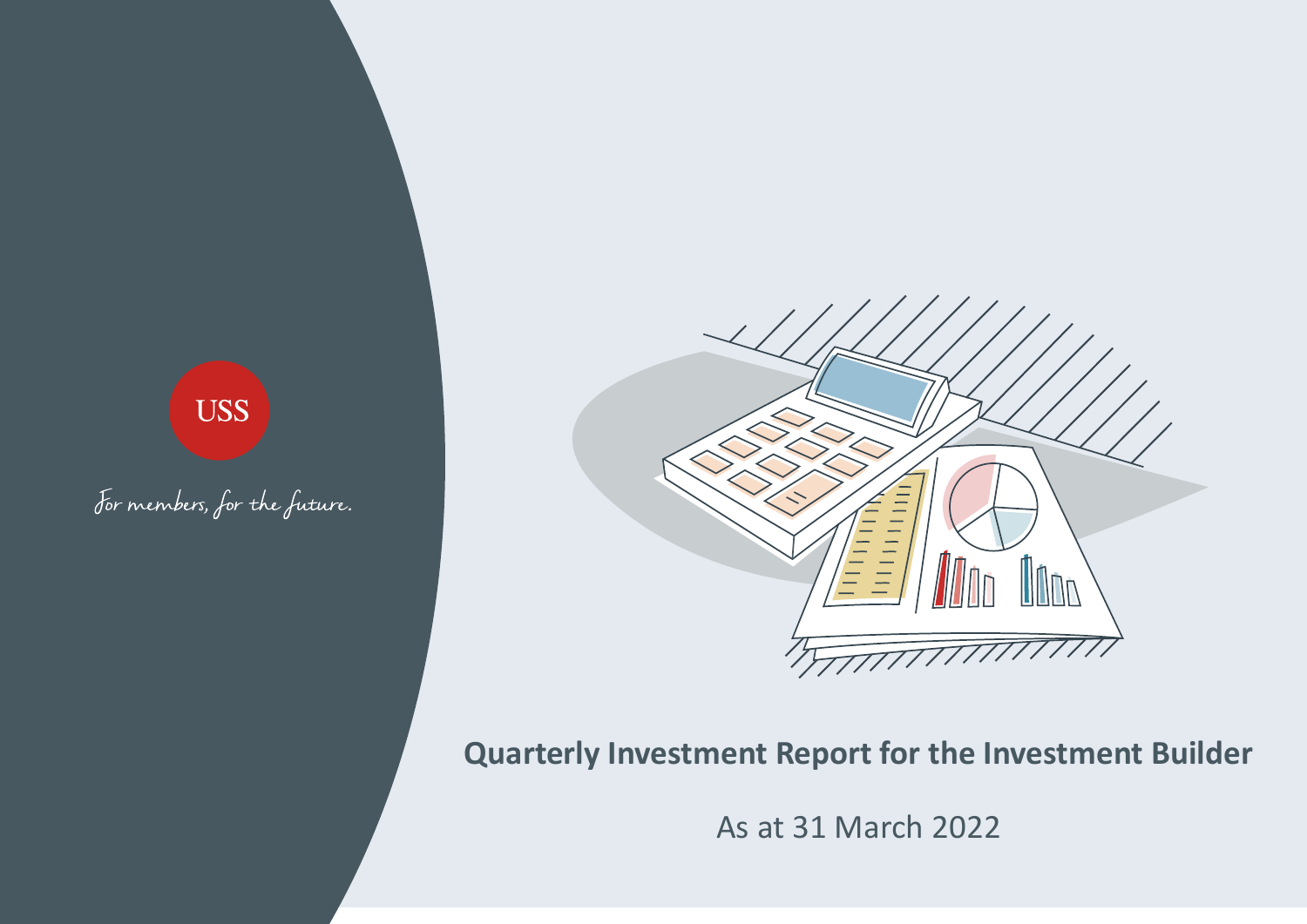# **Highlights of the quarter**

The Russian invasion of Ukraine in February caused a global shock with implications feeding through into markets. Commodity prices soared given Russia and Ukraine are key producers of several important commodities including oil, gas, and wheat. This contributed to a further surge in inflation as well as global supply chain disruption. Global developed market equities fell on the news of the invasion. Energy and utility stocks were the strongest relative performers outperforming a falling market with modest gains. Technology, communication services and consumer discretionary sectors were hit the hardest. UK equities were generally more resilient, however there was a divergence in how certain sectors performed. Stocks within the energy sector performed well on the back of the increase in oil prices. In response to inflation concerns many central banks raised interest rates with further calls for more aggressive tightening. Further increases are expected by the market in the future.

#### Markets fall following Russia's invasion of Ukraine and concerns around rising inflation.

The Russian invasion of Ukraine in February caused a global shock with implications feeding through into markets. Sanctions were imposed against the Russian financial system with assets of the central bank and some of Russia's wealthiest people targeted. The invasion amplified existing concerns over inflationary pressures, particularly in food and energy.

The start to 2022 has been poor for equity markets which have generally delivered negative returns. Bond markets also suffered due to inflation concerns and subsequent action from central banks to increase interest rates. As a result, bonds did not generally display their typically defensive behaviour during the equity market sell offs and, in some cases, fared worse than equity markets.

These trends were reflected in the Do It For Me investment options where despite falls in equity markets, the Growth Funds outperformed the Moderate Growth Funds, which in turn outperformed the Cautious Growth Funds. Due to differences in underlying allocation of the Ethical Lifestyle Options and the performance of the core equity manager, the more defensive funds outperformed riskier funds. Over the longer term these funds continue to meet their objectives.

In the Let Me Do It investment options, the UK Equity Fund was the strongest performer in absolute terms due to the performance of the oil and gas sector, in which the UK market has a high weighting and performed particularly strongly and offset losses in other sectors, such as Technology and consumer discretionary. All other investment options except the Liquidity and Ethical Liquidity Funds delivered negative returns over the quarter.

We're always looking to improve the information we provide to members. Our online Member Voice Panel allows you to be part of a community and express your views and opinions of USS. Find out more on our [website](https://www.uss.co.uk/members/members-home/member-voice).

# **Key facts**

**£1,670m** in assets under management

### **Two Do It For Me** investment options

# **10 Let Me Do It**

investment options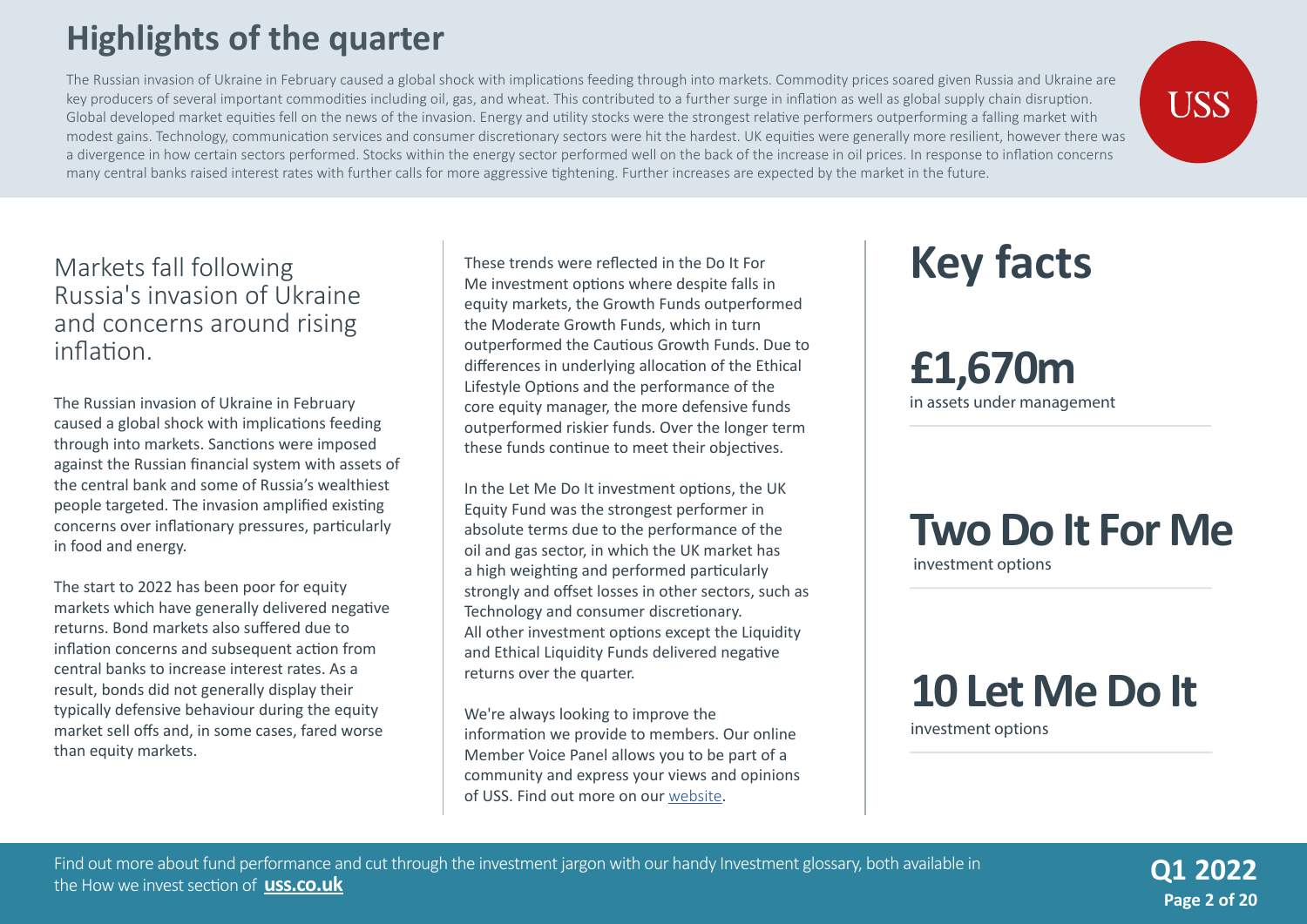# **Performance and risk metrics:**

# *Do It For Me*



# **Comparative risk**

This chart shows how we expect the risk of the *Do It For Me* funds to compare over the long term. The risk factors range from Low to High and are shown on a relative basis.





#### **Realised risk and return**

This chart shows a comparison of the realised risk and return of the *Do It For Me* funds (after subsidy).



# **Cumulative performance**

#### **Three-year cumulative performance**



#### **Three-year cumulative performance figures as at end March 2022**

| $-20.00\%$                                      | Mar-2019              | Sep-2019                                 | Mar-2020                                 | Sep-2020                 | Mar-2021                                | Sep-2021                                                       | Mar-2022                                                   |                                            |                              |
|-------------------------------------------------|-----------------------|------------------------------------------|------------------------------------------|--------------------------|-----------------------------------------|----------------------------------------------------------------|------------------------------------------------------------|--------------------------------------------|------------------------------|
|                                                 |                       |                                          |                                          |                          |                                         | Three-year cumulative performance figures as at end March 2022 |                                                            |                                            |                              |
|                                                 | Growth<br><b>Fund</b> | <b>Moderate</b><br>Growth<br><b>Fund</b> | <b>Cautious</b><br>Growth<br><b>Fund</b> | Liquidity<br><b>Fund</b> | <b>Ethical</b><br>Growth<br><b>Fund</b> | <b>Ethical</b><br><b>Moderate</b><br><b>Growth</b><br>Fund     | <b>Ethical</b><br><b>Cautious</b><br>Growth<br><b>Fund</b> | <b>Ethical</b><br>Liquidity<br><b>Fund</b> | <b>Inflation</b><br>(UK CPI) |
| 3 years                                         | 26.5%                 | 21.4%                                    | 15.3%                                    | 1.1%                     | 40.4%                                   | 28.9%                                                          | 20.6%                                                      | 1.2%                                       | 9.4%                         |
|                                                 |                       |                                          |                                          |                          |                                         |                                                                |                                                            |                                            |                              |
| ur handy Investment glossary, both available in |                       |                                          |                                          |                          |                                         | <b>Q1 2022</b>                                                 |                                                            |                                            |                              |

Find out more about fund performance in the How USS Invests section of **www.uss.co.uk** the How we invest section of **uss.co.uk**Find out more about fund performance and cut through the investment jargon with our handy Investment glossary, both available in

**Page 3 of 20 Q3 2020**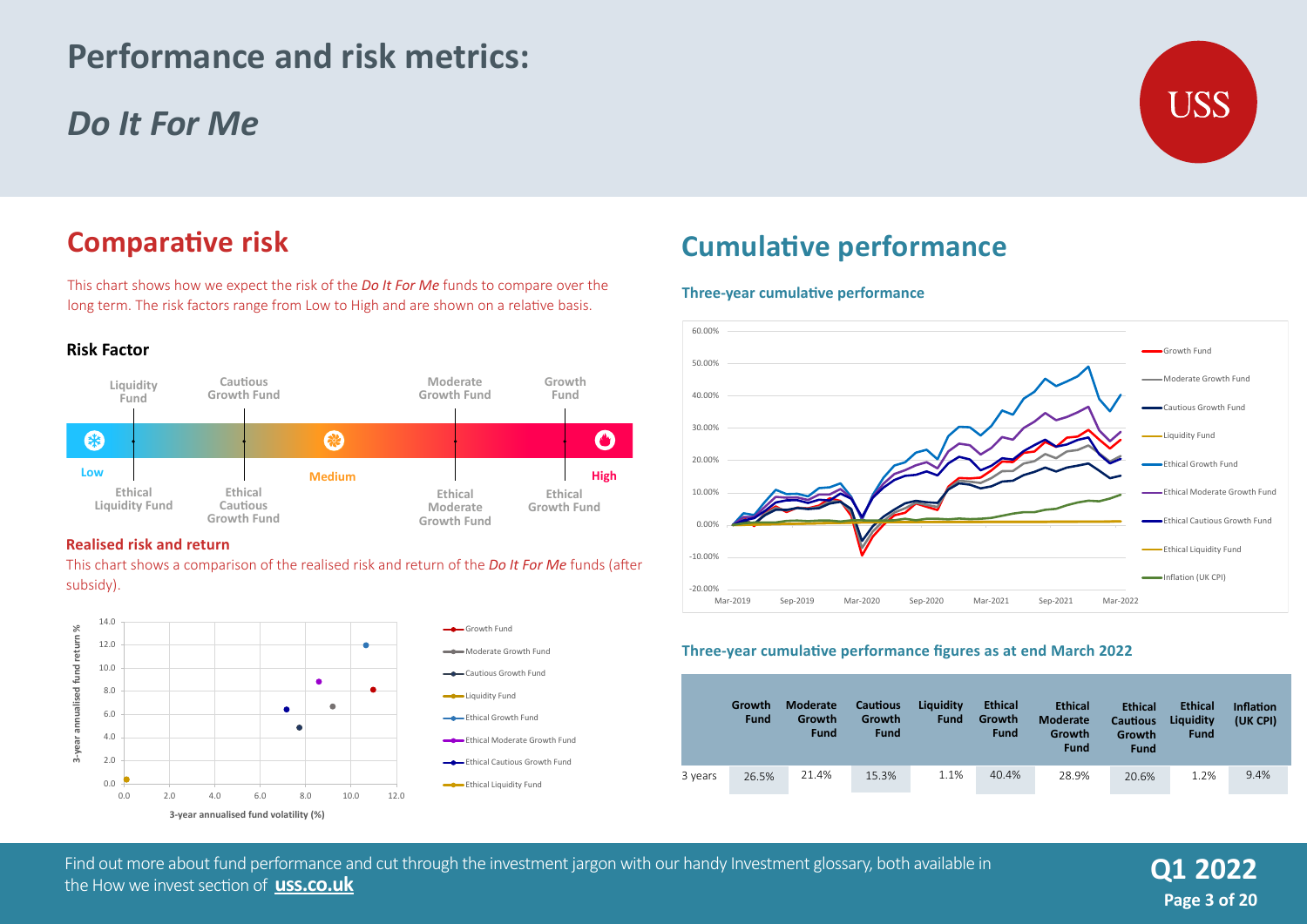# **USS Growth Fund**

Aims to produce a nominal return between 4-8% p.a. over the long term. The Fund is more likely to move up and down in the short term than the USS Moderate Growth Fund, but aims to produce a higher long term return. The Fund is predominantly passively managed with a portion of active management.



#### **Fund overview**

The Fund delivered negative absolute returns over the quarter with both equity and bond markets contributing to negative returns. UK equity markets outperformed most other global equity markets. The Fund continues to see high single digit returns over the last 12 months to quarter end, reflecting the generally positive market environment experienced until the last quarter.

#### **Fund performance**



#### **Risk Measures:**

Three-year annualised fund volatility: **11.0%**

#### **Growth Fund Facts** Benchmark Composite\* Composite\* Launch date 3 October 2016 3 October 2016 Fees (before subsidy) Fees (after subsidy) Fund size 0.30%# 0.00%# £953.0m

#### **Asset allocation (%)**

**Since 1 July 2020:** MSCI AC World Index (80.00%), Barclays Global Aggregate Bond Index (fully currency hedged) (20.00%) **Up to 30 June 2020:** FTSE All Share Index (16.25%), MSCI World ex UK Index (39.00%), MSCI Emerging Markets Index (9.75%), IPD UK All Balanced (10.00%), JP Morgan EMBI Global Diversified/JP Morgan GBI EM Global Diversified/JP Morgan ELMI+(5.00%), Barclays Global High Yield (5.00%), Markit iBoxx GBP Corps All Maturities (7.50%),



# **Global Developed Markets Equity**

#### **Emerging Markets Equity**

**UK Investment Grade Credit**

**Global High Yield**

**Emerging Markets Debt**

**Index Linked Bonds**

**Property**

**Private Markets**

Find out more about fund performance and cut through the investment jargon with our handy Investment glossary, both available in **Q1 2022** the How we invest section of **uss.co.uk**

Barclays Global Aggregate Corporate ex GBP Index (7.50%)

**\*Composite Benchmark** 

**Page 4 of 20**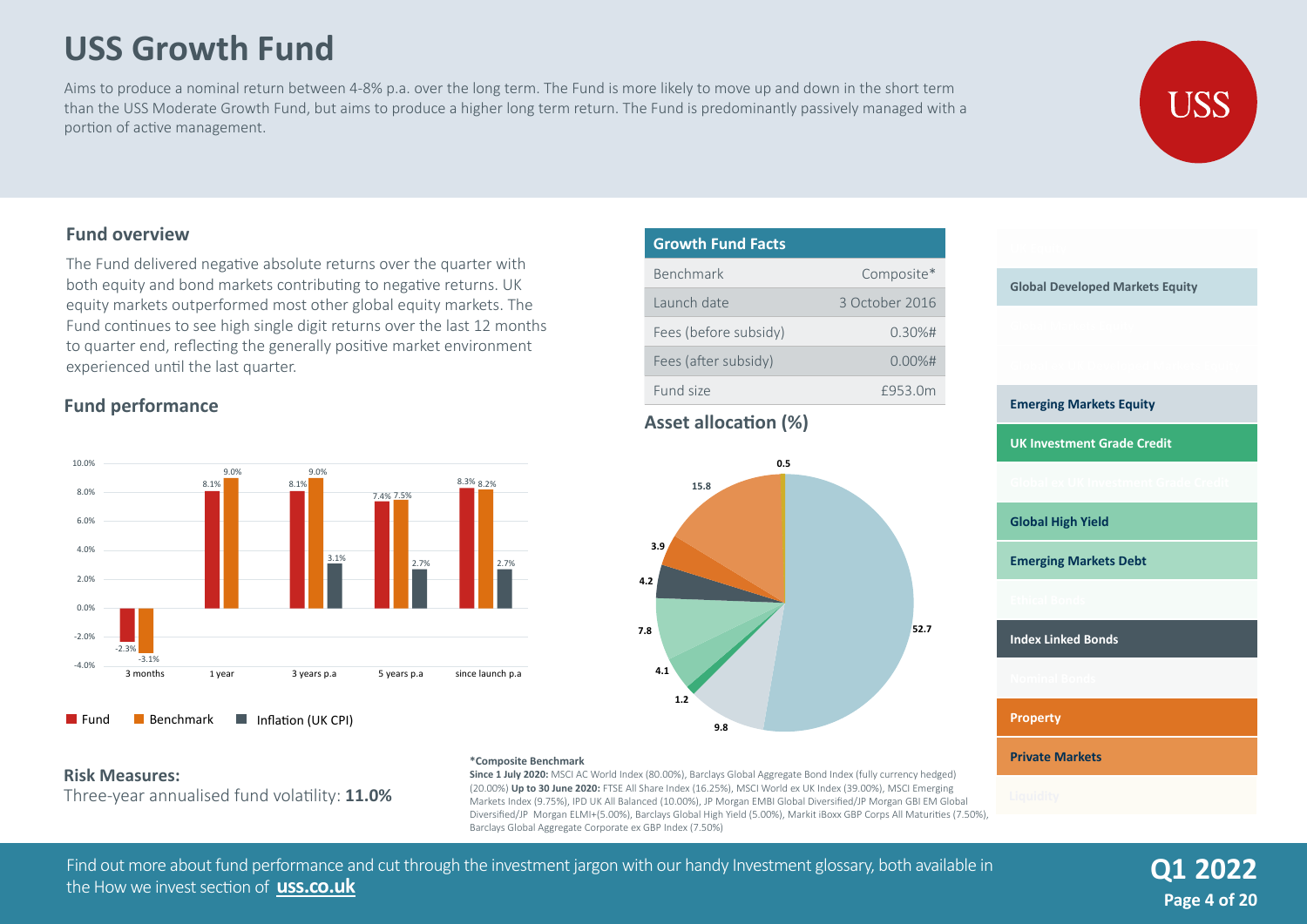# **USS Moderate Growth Fund**

Aims to produce a nominal return between 3-6% p.a. over the long term. The Fund is more likely to move up and down in the short term than the USS Cautious Growth Fund, but aims to produce a higher long term return. The Fund is predominantly passively managed with a portion of active management.

#### **Fund overview**

The Fund delivered negative absolute returns over the quarter. Similar to the USS Growth Fund, negative returns were driven primarily by the equity and bond allocations. The Fund has a higher allocation to government and corporate bonds than the USS Growth Fund which posted negative returns. The Fund continues to see positive returns over the last 12 months to quarter end, reflecting the generally positive market environment experienced until the last quarter.

#### **Fund performance**



### **Moderate Growth Fund Facts Moderate Growth Fund Facts**

| <b>Benchmark</b>      | Composite*     |  |  |
|-----------------------|----------------|--|--|
| Launch date           | 3 October 2016 |  |  |
| Fees (before subsidy) | $0.30%$ #      |  |  |
| Fees (after subsidy)  | $0.00\%$ #     |  |  |
| Fund size             | £208.9m        |  |  |

#### **Asset allocation (%)**



**Global Developed Markets Equity**

**Emerging Markets Equity UK Investment Grade Credit Global High Yield Emerging Markets Debt Index Linked Bonds Nominal Bonds Property Private Markets**

#### **Risk Measures:** Three-year annualised fund volatility: **9.2%**

#### **\*Composite Benchmark**

**Since 1 July 2020:** MSCI AC World Index (60.00%), Barclays Global Aggregate Bond Index (fully currency hedged) (40.00%) **Up to 30 June 2020:** FTSE All Share Index (11.25%), MSCI World ex UK Index (27.00%), MSCI Emerging Markets Index (6.75%), IPD UK All Balanced (7.50%), JP Morgan EMBI Global Diversified/JP Morgan GBI EM Global Diversified/JP Morgan ELMI+ (7.50%), Barclays Global High Yield (7.50%), Markit iBoxx GBP Corps All Maturities (11.25%), Barclays Global Aggregate Corporate ex GBP Index (11.25%), FTA Government UK Index Linked Index (5.00%), FTSE Gilts All Stocks Index (5.00%)

Find out more about fund performance and cut through the investment jargon with our handy Investment glossary, both available in **Q1 2022** the How we invest section of **uss.co.uk**

**Page 5 of 20**

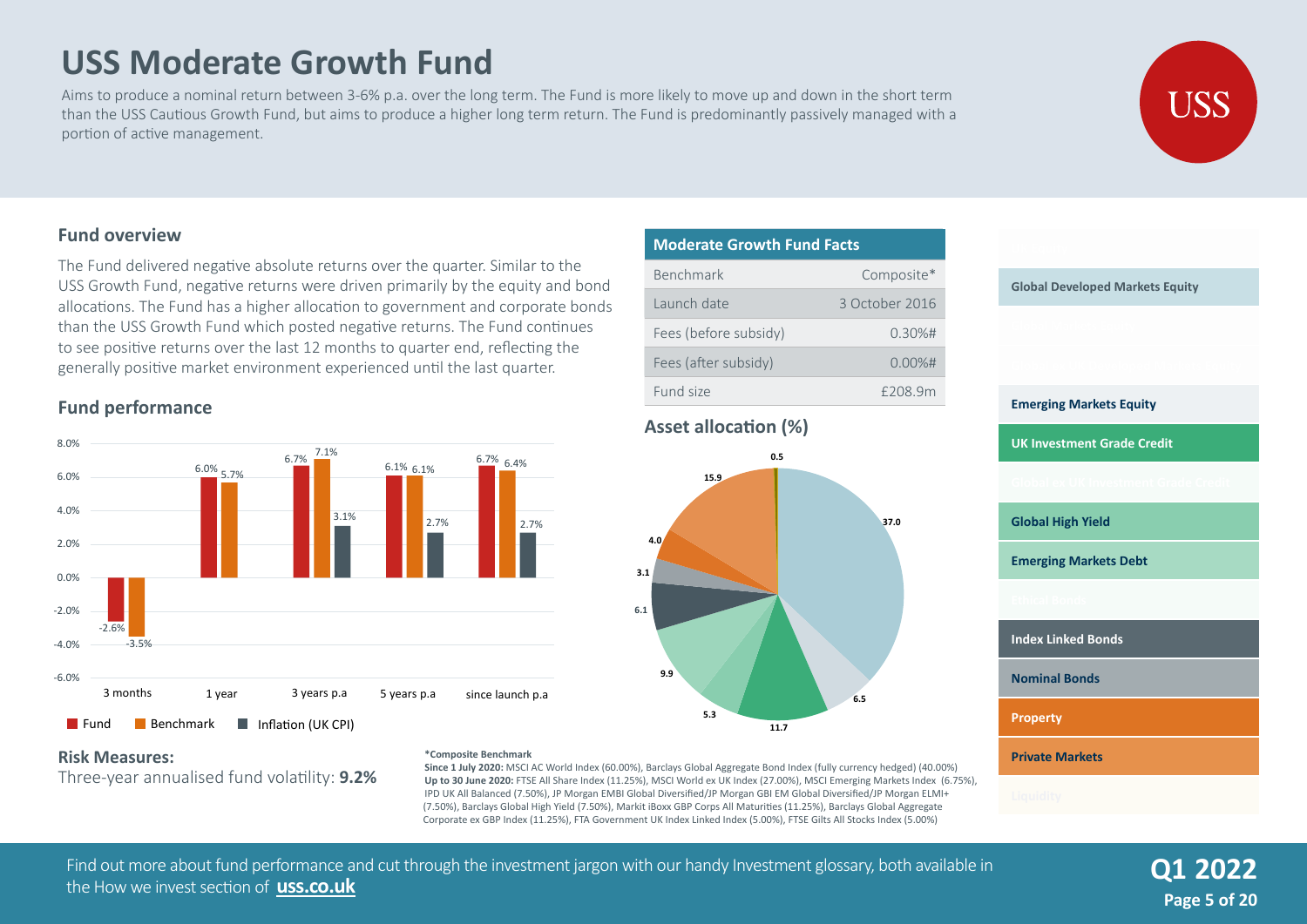# **USS Cautious Growth Fund**

Aims to produce a nominal return between 2-4% p.a. over the long term. The Fund aims to move up and down in the short term less than the USS Moderate Growth Fund, but also aims to produce a lower long term return. The Fund is predominantly passively managed with a portion of active management.



#### **Fund overview**

The Fund delivered negative absolute returns over the quarter. Due to the Fund's higher allocation to defensive asset, such as Government and Investment Grade Bonds which also struggled, the returns were less than the USS Growth Fund and USS Moderate Growth Fund.

#### **Fund performance**

**Risk Measures:**



# **Cautious Growth Fund Facts**

| <b>Benchmark</b>      | Composite*     |
|-----------------------|----------------|
| Launch date           | 3 October 2016 |
| Fees (before subsidy) | $0.30%$ #      |
| Fees (after subsidy)  | $0.00%$ #      |
| Fund size             | £107.6m        |

# **Asset allocation (%) 21.2 25.3 12.7 6.4 2.0 12.9 0.5**

**3.8**

Three-year annualised fund volatility: **7.7%**

**\*Composite Benchmark Since 1 July 2020:** MSCI AC World Index (40.00%), Barclays Global Aggregate Bond Index (fully currency hedged) (60.00%) **Up to 30 June 2020:** FTSE All Share Index (7.50%), MSCI World ex UK Index (18.00%), MSCI Emerging Markets Index (4.50%), IPD UK All Balanced (5.00%), JP Morgan EMBI Global Diversified/JP Morgan GBI EM Global Diversified/JPMorgan ELMI+ (9.00%), Barclays Global High Yield (9.00%), Markit iBoxx GBP Corps All Maturities (13.50%), Barclays Global Aggregate Corporate ex GBP Index (13.50%), FTA Government UK Index Linked Index (10.00%), FTSE Gilts All Stocks Index (10.00%)

**9.9**

**5.3**

# Find out more about fund performance and cut through the investment jargon with our handy Investment glossary, both available in **Q1 2022** the How we invest section of **uss.co.uk**

| <b>Global Developed Markets Equity</b> |  |  |  |
|----------------------------------------|--|--|--|
|                                        |  |  |  |
|                                        |  |  |  |
| <b>Emerging Markets Equity</b>         |  |  |  |
| <b>UK Investment Grade Credit</b>      |  |  |  |
|                                        |  |  |  |
| <b>Global High Yield</b>               |  |  |  |
| <b>Emerging Markets Debt</b>           |  |  |  |
|                                        |  |  |  |
| <b>Index Linked Bonds</b>              |  |  |  |
| <b>Nominal Bonds</b>                   |  |  |  |
| <b>Property</b>                        |  |  |  |
| <b>Private Markets</b>                 |  |  |  |
| <b>Liquidity</b>                       |  |  |  |

**Page 6 of 20**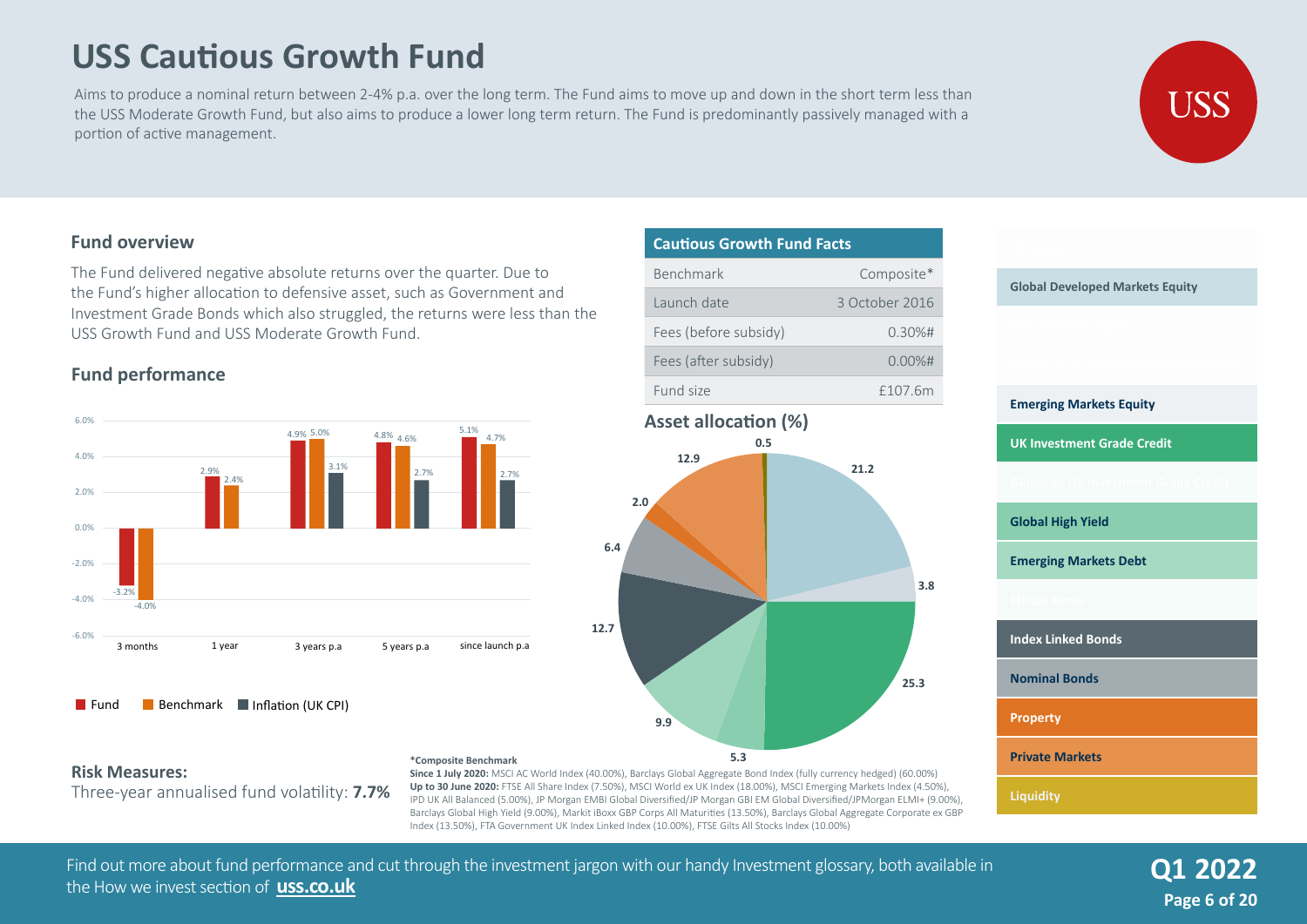# **USS Liquidity Fund**

Aims to produce a return in line with the benchmark, which represents short-term interest rates. The Fund will mainly invest in short-term money market instruments including deposits, commercial paper and short-term bonds. The money market securities are issued by a number of different entities including governments, banks and other companies.

#### **Fund overview**

The Fund produced a return in line with short term interest rates, as expected. Short term interest rates, which are set by Bank of England's Monetary Policy Committee, were increased by 0.5% over the quarter in two consecutive hikes to 0.75% overall. The benchmark for this fund changed to the Bank of England's SONIA (Sterling Overnight Index Average) interest rate from 1 October 2021.

#### **Fund performance**



**Fund** Benchmark

#### **Risk Measures:**

Three-year annualised fund volatility: **0.1%**





**Liquidity**

**Since 1 October 2021:** Bank of England's SONIA (Sterling Overnight Index Average) interest rate. **Up to 30 September 2021**: 7-day GBP London Interbank Bid Rate.

Find out more about fund performance and cut through the investment jargon with our handy Investment glossary, both available in **Q1 2022** the How we invest section of **uss.co.uk**

**Page 7 of 20**

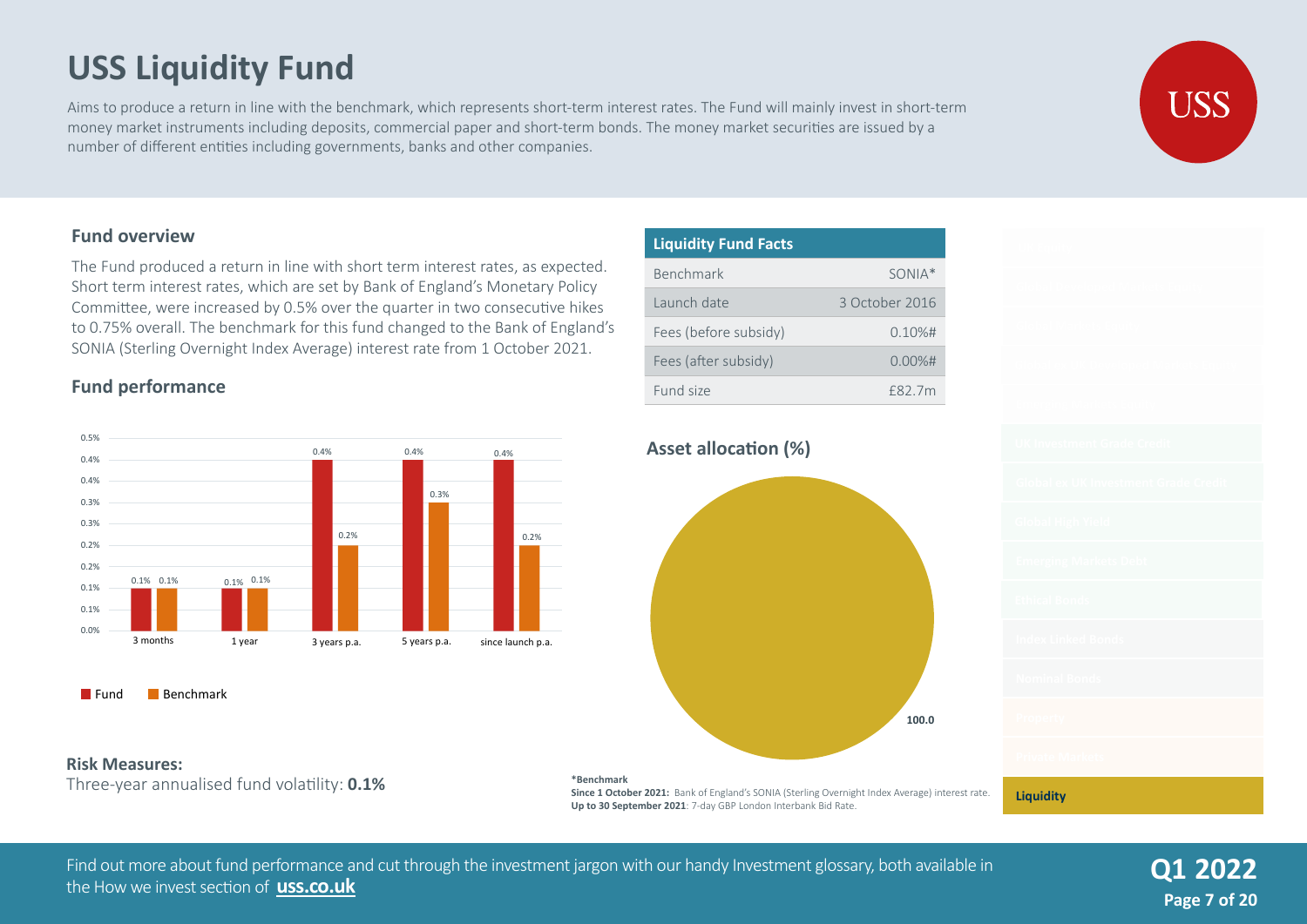# **USS Ethical Growth Fund**

Aims to produce a nominal return between 4-8% p.a. over the long-term. The Fund is more likely to move up and down in the short-term than the USS Ethical Moderate Growth Fund, but aims to produce a higher long-term return. The Fund will aim, so far as is practicable, to invest in investments that meet the USS Ethical Guidelines. The returns generated by the Fund are not currency hedged, so may be impacted by currency movements. The Fund is predominantly actively managed.



#### **Fund overview**

The Fund delivered negative returns over the quarter. The active global equities manager delivered negative absolute performance and relative performance as overweight positions in technology and growth stocks over the quarter were a headwind to overall Fund return. The Fund's allocation to bonds provided negative returns over the quarter. The Fund continues to see positive returns over the last 12 months to quarter end, reflecting the generally positive market environment experienced until the last quarter.

#### **Fund performance**



#### **Risk Measures:**

Three-year annualised fund volatility: **10.7%**

#### **\*Composite Benchmark**

**Since 1 July 2020**: MSCI AC World Index (80.00%), Barclays Global Aggregate Bond Index (fully currency hedged) (20.00%) **Up to 30 June 2020**: MSCI World Index (65.00%), IPD UK All Balanced (10.00%), iBoxx GBP Non Gilts (25.00%)

*\*\* This is the fee applicable to investments into the Ethical Lifestyle Strategy. The USS Ethical Growth Fund is only available within the Ethical Lifestyle Strategy and is not available as a self-select option.* 

| <b>Ethical Growth Fund Facts</b> |                |  |  |  |
|----------------------------------|----------------|--|--|--|
| <b>Benchmark</b>                 | Composite*     |  |  |  |
| Launch date                      | 3 October 2016 |  |  |  |
| Fees (before subsidy)**          | $0.30%$ #      |  |  |  |
| Fees (after subsidy)**           | $0.00%$ #      |  |  |  |
| Fund size                        | £76.8m         |  |  |  |

#### **Asset allocation (%)**



**Ethical Bonds Index Linked Bonds Property**

**Global Developed Markets Equity**

**Liquidity**

Find out more about fund performance and cut through the investment jargon with our handy Investment glossary, both available in the How we invest section of **uss.co.uk Q1 2022**

**Page 8 of 20**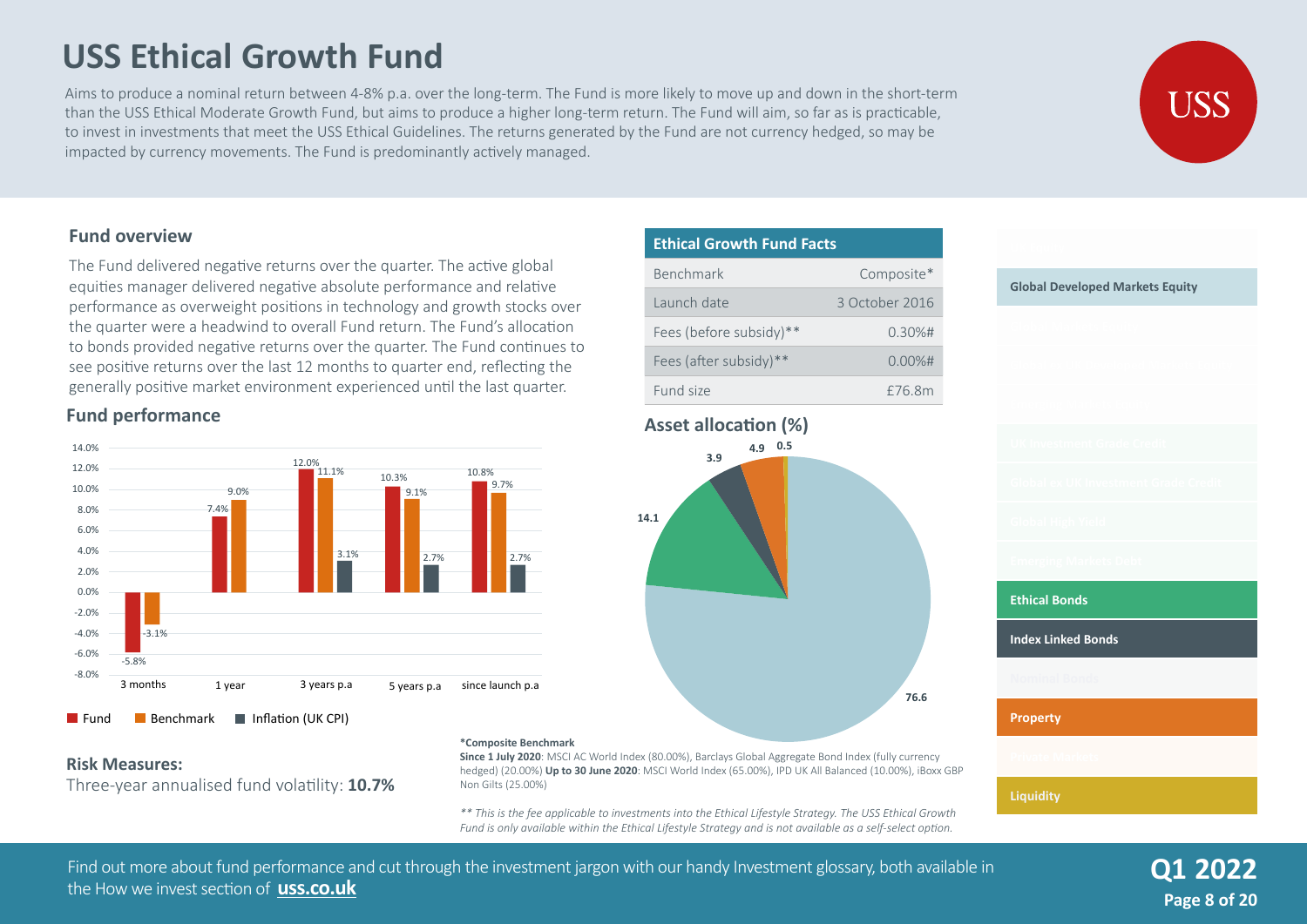# **USS Ethical Moderate Growth Fund**

Aims to produce a nominal return between 3-6% p.a. over the long -term. The Fund is more likely to move up and down in the short-term than the USS Ethical Cautious Growth Fund, but aims to produce a higher long-term return. The Fund will aim, so far as is practicable, to invest in investments that meet the USS Ethical Guidelines. The returns generated by the Fund are not currency hedged, so may be impacted by currency movements. The Fund is predominantly actively managed.



#### **Fund overview**

The Fund delivered negative returns over the quarter. The active global equities manager delivered negative absolute performance and relative performance as overweight positions in technology and growth stocks over the quarter were a headwind to overall Fund return. The Fund's larger allocation to bonds, which struggled over the period, meant that it's return over the period was similar to the Ethical Growth Fund.

#### **Fund performance**



#### **Risk Measures:**

Three-year annualised fund volatility: **8.6%**

#### **\*Composite Benchmark**

**Since 1 July 2020:** MSCI AC World Index (60.00%), Barclays Global Aggregate Bond Index (fully currency hedged (40.00%)

**Up to 30 June 2020**: MSCI World Index (45.00%), IPD UK All Balanced (7.50%), iBoxx GBP Non Gilts (37.50%), FTA Government UK Index Linked Index (5.00%), FTSE Gilts All Stocks Index (5.00%)

*\*\* This is the fee applicable to investments into the Ethical Lifestyle Strategy. The USS Ethical Moderate Growth Fund is only available within the Ethical Lifestyle Strategy and is not available as a self-select option.* 

# Find out more about fund performance and cut through the investment jargon with our handy Investment glossary, both available in **Q1 2022** the How we invest section of **uss.co.uk**

| <b>Ethical Moderate Growth Fund Facts</b> |                |  |  |  |
|-------------------------------------------|----------------|--|--|--|
| <b>Benchmark</b>                          | Composite*     |  |  |  |
| Launch date                               | 3 October 2016 |  |  |  |
| Fees (before subsidy)**                   | $0.30%$ #      |  |  |  |
| Fees (after subsidy)**                    | $0.00%$ #      |  |  |  |
| Fund size                                 | £14.8m         |  |  |  |

#### **Asset allocation (%)**





**Page 9 of 20**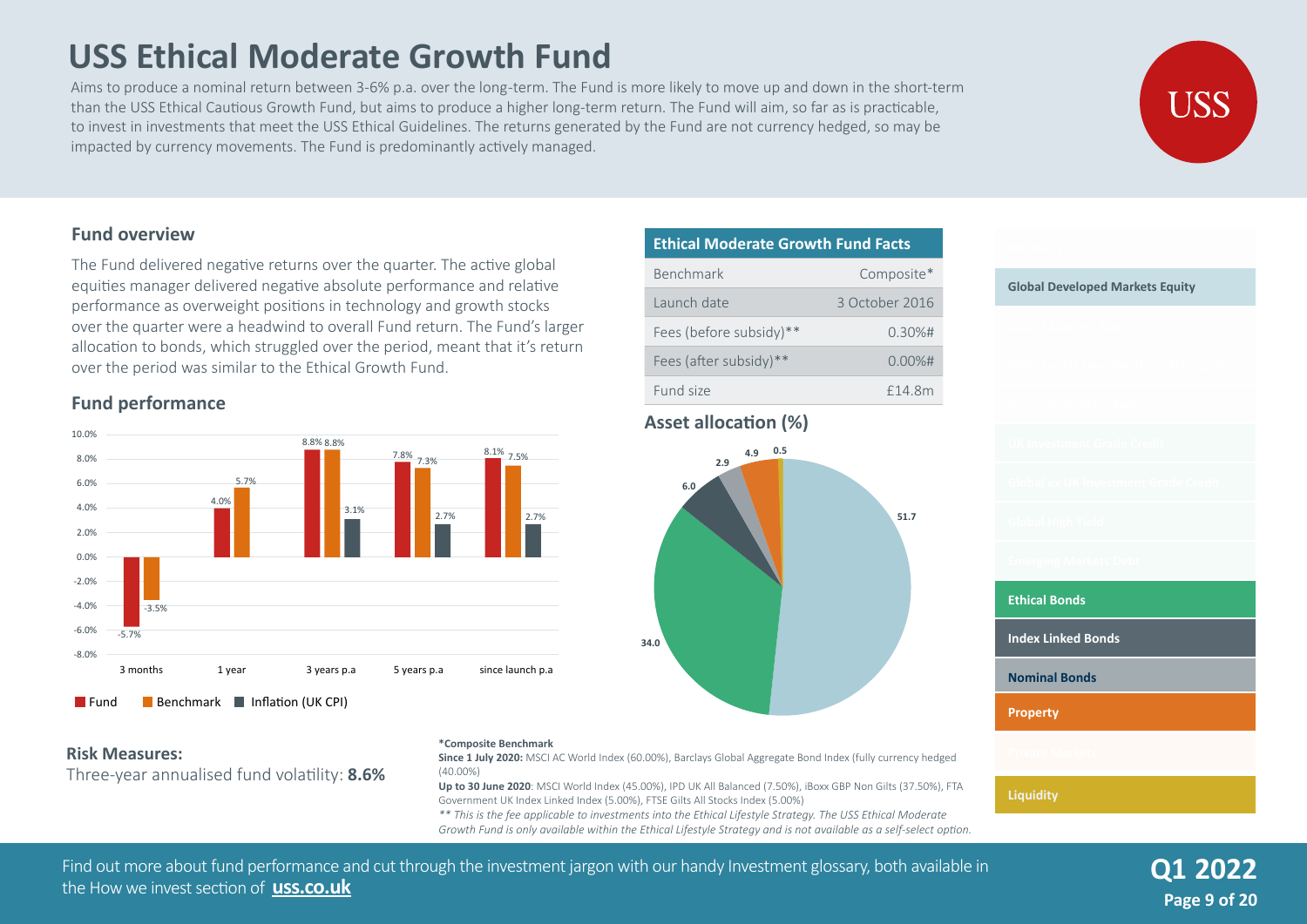# 5 years p.a

**12.7**





Aims to produce a nominal return between 2-4% p.a. over the long-term. The Fund aims to move up and down in the short-term less than the USS Ethical Moderate Growth Fund. The Fund will aim, so far as is practicable, to invest in investments that meet the USS Ethical Guidelines. The returns generated by the Fund are not currency hedged, so may be impacted by currency movements. The Fund is predominantly actively managed.

#### **Fund overview**

The Fund delivered negative returns over the quarter. As with the USS Ethical Growth and USS Ethical Moderate Growth Funds, the active global equities manager delivered negative absolute performance and relative performance against benchmark. Relative to the USS Ethical Growth and USS Ethical Moderate Growth Funds, the returns were better over the quarter due to the Fund's lower allocation to equity markets.

#### **Fund performance**



Fund **Benchmark Inflation (UK CPI)** 

#### **Risk Measures:**

Three-year annualised fund volatility: **7.2%**

#### **\*Composite Benchmark**

**Since 1 July 2020:** MSCI AC World Index (40.00%), Barclays Global Aggregate Bond Index (fully currency hedged) (60.00%) **Up to 30 June 2020**: MSCI World Index (30.00%), IPD UK All Balanced (5.00%), iBoxx GBP Non Gilts (45.00%), FTA Government UK Index Linked Index (10.00%), FTSE Gilts All Stocks Index (10.00%)

*\*\* This is the fee applicable to investments into the Ethical Lifestyle Strategy. The USS Ethical Cautious Growth Fund is only available within the Ethical Lifestyle Strategy and is not available as a self-select option.*

Find out more about fund performance and cut through the investment jargon with our handy Investment glossary, both available in **Q12022** the How we invest section of **uss.co.uk**

#### **Ethical Cautious Growth Fund Facts** Benchmark Composite\*

| Launch date             | 3 October 2016 |
|-------------------------|----------------|
| Fees (before subsidy)** | $0.30%$ #      |
| Fees (after subsidy)**  | $0.00%$ #      |
| Fund size               | f7.7m          |

**Asset allocation (%) 5.0 0.5**

**6.3**



**Liquidity**

**31.3**

**44.2**

**Global Developed Markets Equity**



**Page 10 of 20**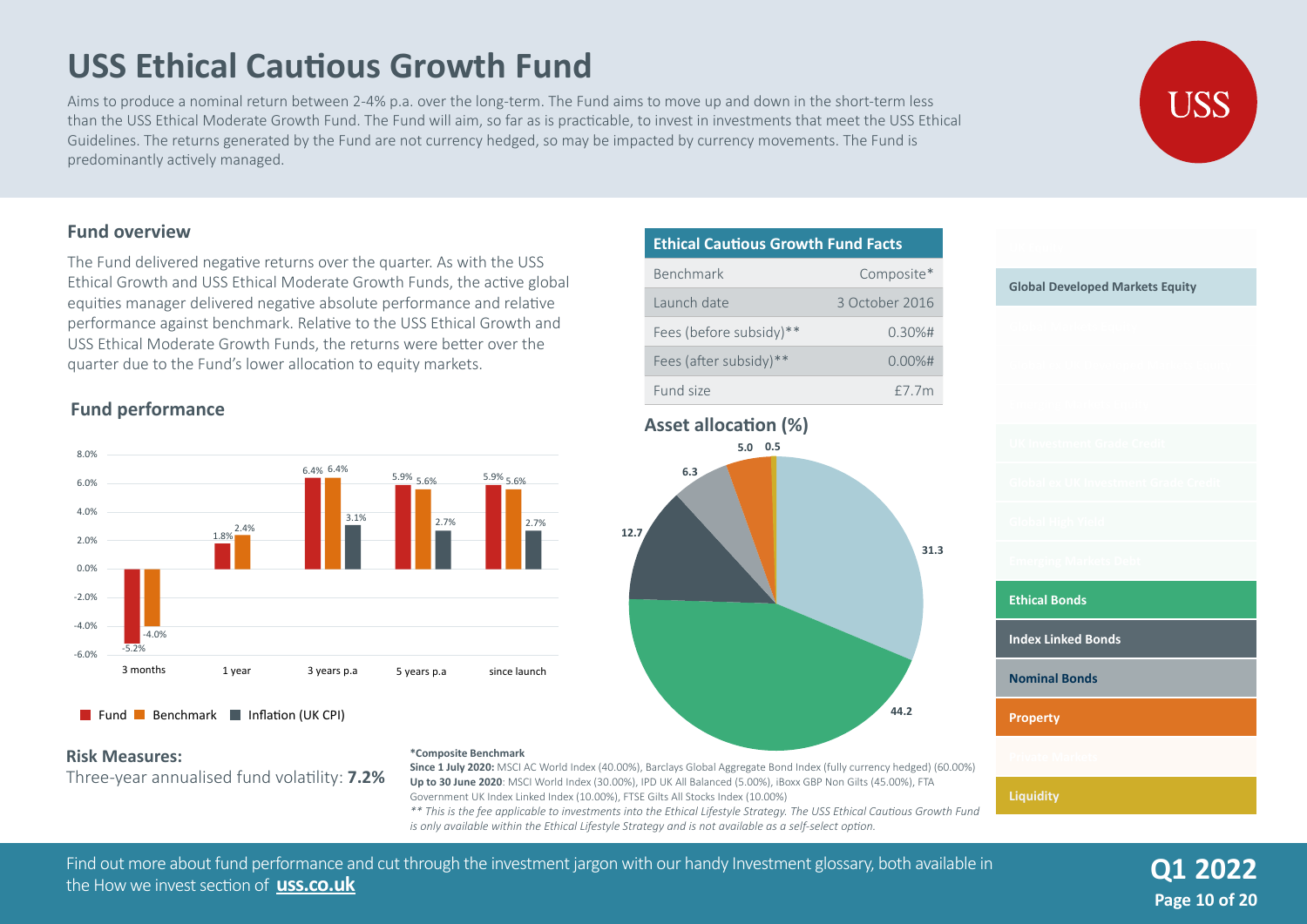# **USS Ethical Liquidity Fund**

Aims to produce a return in line with its benchmark, which represents short-term interest rates. The Fund will mainly invest in short-term money market instruments including deposits, commercial paper and short-term bonds. The money market securities are issued by a number of different entities including governments, banks and other companies. The Fund will aim, so far as is practicable, to invest in investments that meet the USS Ethical Guidelines.

#### **Fund overview**

The Fund produced a return in line with short term interest rates, as expected. Short term interest rates, which are set by Bank of England's Monetary Policy Committee, were increased by 0.5% over the quarter in two consecutive hikes to 0.75% overall. The benchmark for this fund changed to the Bank of England's SONIA (Sterling Overnight Index Average) interest rate from 1 October 2021.

#### **Fund performance**



**Fund** Benchmark

#### **Risk Measures:**

Three-year annualised fund volatility: **0.1%**

#### **\*Benchmark**

**Since 1 October 2021:** Bank of England's SONIA (Sterling Overnight Index Average) interest rate. **Up to 30 September 2021**: 7-day GBP London Interbank Bid Rate.

*\*\*This is the fee applicable to investments into the Ethical Lifestyle Option. The USS Ethical Liquidity Fund is only available within the Ethical Lifestyle Option and is not available as a selfselect option.* 

#### **Ethical Liquidity Fund Facts** Benchmark SONIA\* Launch date 3 October 2016 Fees (before subsidy)\*\* 0.30%# Fees (after subsidy)\*\* 0.00%# Fund size **E4.8m**

#### **Asset allocation (%)**



**Page 11 of 20 Q1 2022**

**Liquidity**

#### Find out more about fund performance and cut through the investment jargon with our handy Investment glossary, both available in the How we invest section of **uss.co.uk**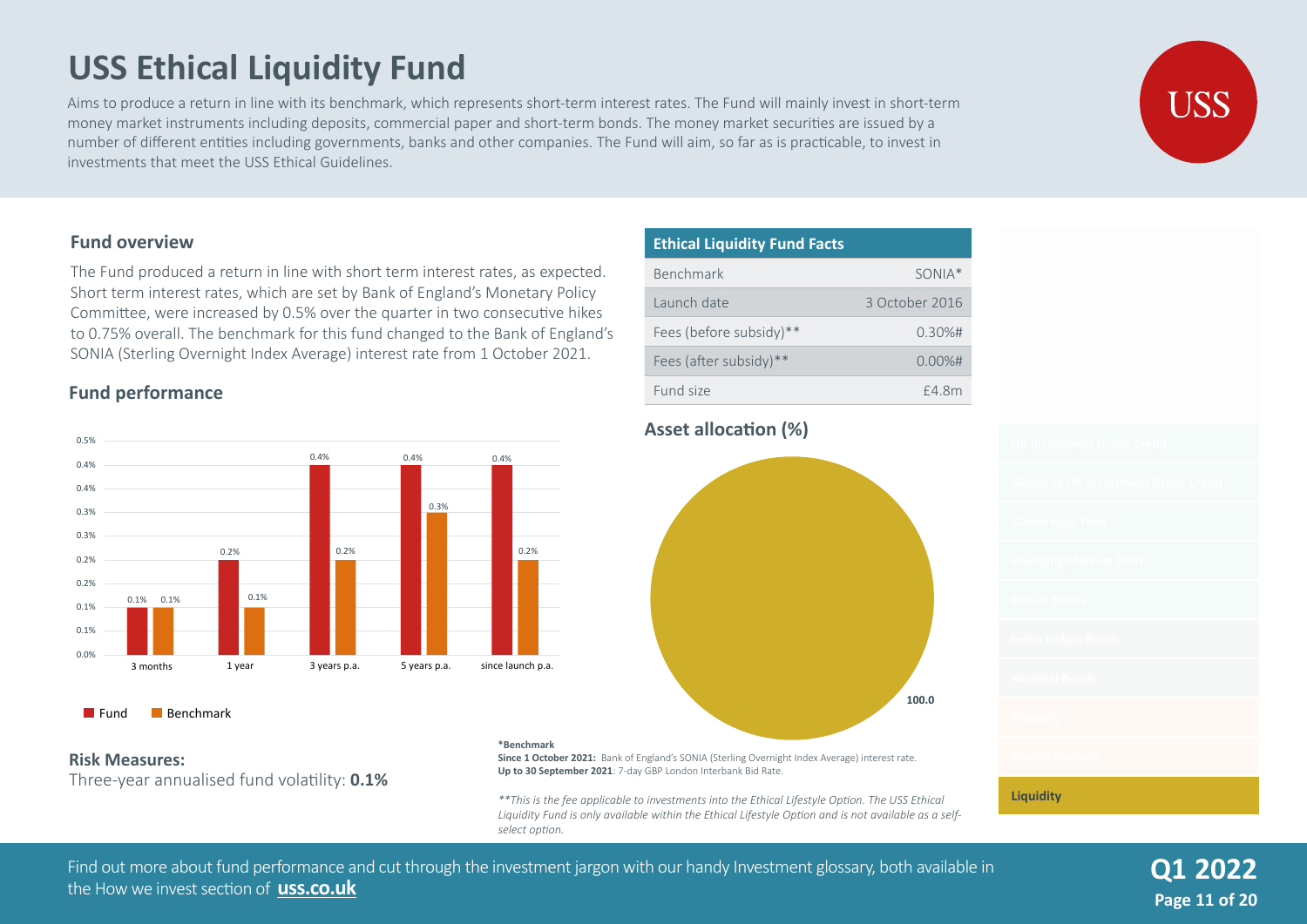# **Performance and risk metrics:**

# *Let Me Do It*



## **Comparative risk**

This chart shows how we expect the risk of the *Let Me Do It* funds to compare over the long term. The risk factors range from Low to High and are shown on a relative basis.

Please note the following funds are also available in the *Let Me Do It* Option: USS Growth, USS Moderate Growth, USS Cautious Growth and USS Liquidity Fund.



#### **Realised risk and return**

This chart shows a comparison of the realised risk and return of the *Let Me Do It* funds (after subsidy).



# **Cumulative performance**

#### **Three-year cumulative performance**



#### **Three-year cumulative performance figures as at end March 2022**

|         | <b>UK Equity</b><br><b>Fund</b> | Global<br><b>Equity</b><br><b>Fund</b> | <b>Emerging</b><br><b>Markets</b><br><b>Equity</b><br><b>Fund</b> | <b>Bond</b><br><b>Fund</b> | <b>Ethical</b><br><b>Equity</b><br><b>Fund</b> | <b>Sharia</b><br><b>Fund</b> | <b>Inflation</b><br>(UK CPI) |
|---------|---------------------------------|----------------------------------------|-------------------------------------------------------------------|----------------------------|------------------------------------------------|------------------------------|------------------------------|
| 3 years | 14.7%                           | 48.0%                                  | 20.0%                                                             | 3.6%                       | 60.5%                                          | 75.1%                        | 9.4%                         |

Find out more about fund performance in the How USS Invests section of **www.uss.co.uk** the How we invest section of **uss.co.uk**Find out more about fund performance and cut through the investment jargon with our handy Investment glossary, both available in

**Page 12 of 20 Q2 2020 Q1 2022**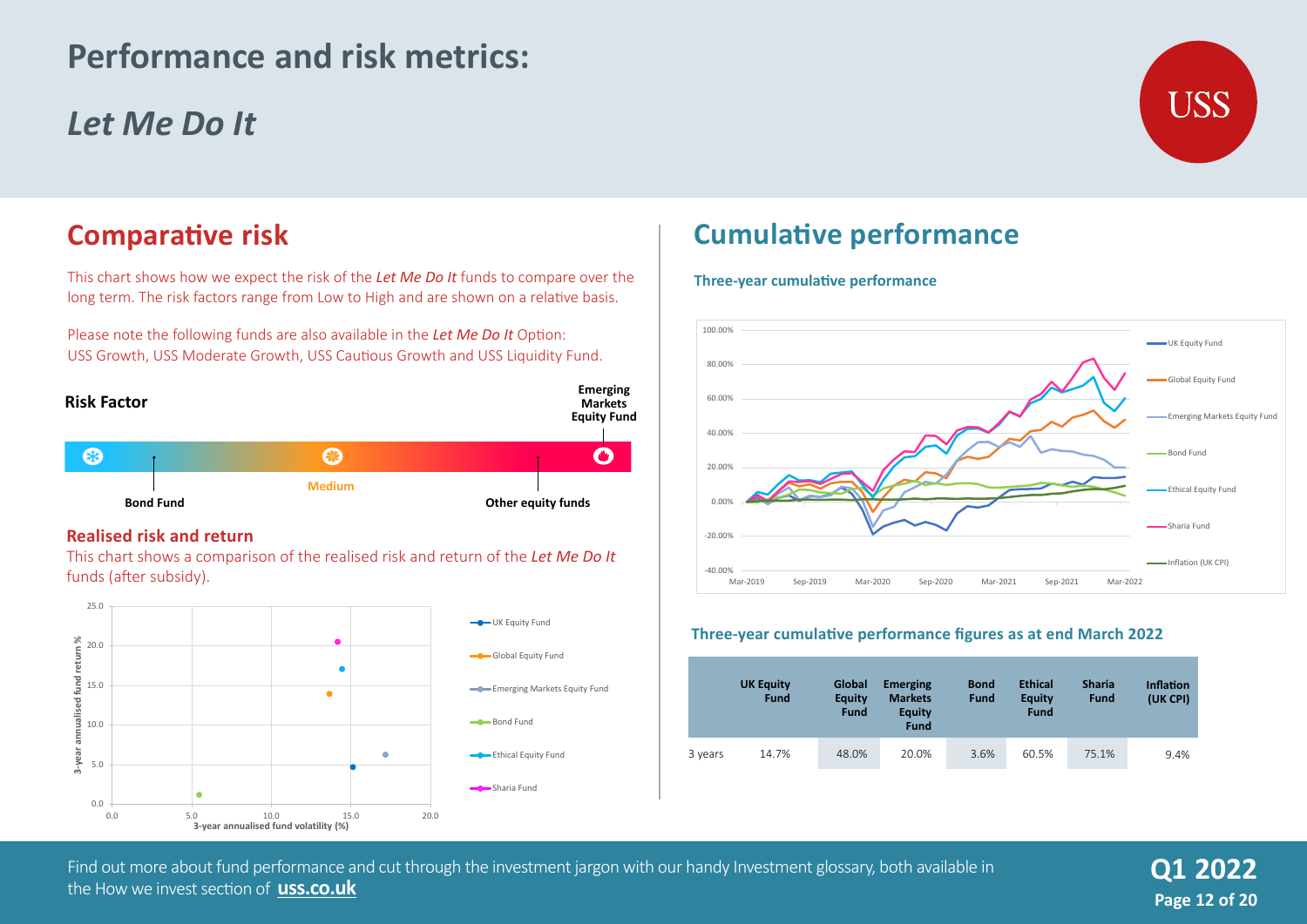# **USS UK Equity Fund**

Aims to rise or fall in line with the benchmark, which represents shares in UK companies. The Fund will mainly invest in shares in UK companies. The Fund is passively managed.



#### **Fund overview**

The Fund delivered marginally positive absolute returns over the quarter, with performance continuing to come from sectors such as financials, materials and energy following a sharp increase in oil prices following Russia's invasion of Ukraine and future interest rates. The UK stock market has a higher allocation to these sectors when compared to global counterparts, which offset losses in other sectors that struggled.

#### **Fund performance**



Fund Benchmark

#### **Risk Measures:**

Three-year annualised fund volatility: **15.1%**

| <b>UK Equity Fund Facts</b> |                       |  |  |  |
|-----------------------------|-----------------------|--|--|--|
| <b>Benchmark</b>            | FTSF All Share Index* |  |  |  |
| Launch date                 | 3 October 2016        |  |  |  |
| Fees (before subsidy)       | $0.10%$ #             |  |  |  |
| Fees (after subsidy)        | $0.00\%$ #            |  |  |  |
| Fund size                   | $f$ 25.4m             |  |  |  |

#### **Asset allocation (%)**



*\*Some of the component parts of the benchmark are lagged by one day, meaning they are measured from one day prior to the start and end dates of the period in question to match the dates at which the respective underlying funds are valued.* 

#### **UK Equity**

Find out more about fund performance and cut through the investment jargon with our handy Investment glossary, both available in the How we invest section of **uss.co.uk Q1 2022**

**Page 13 of 20**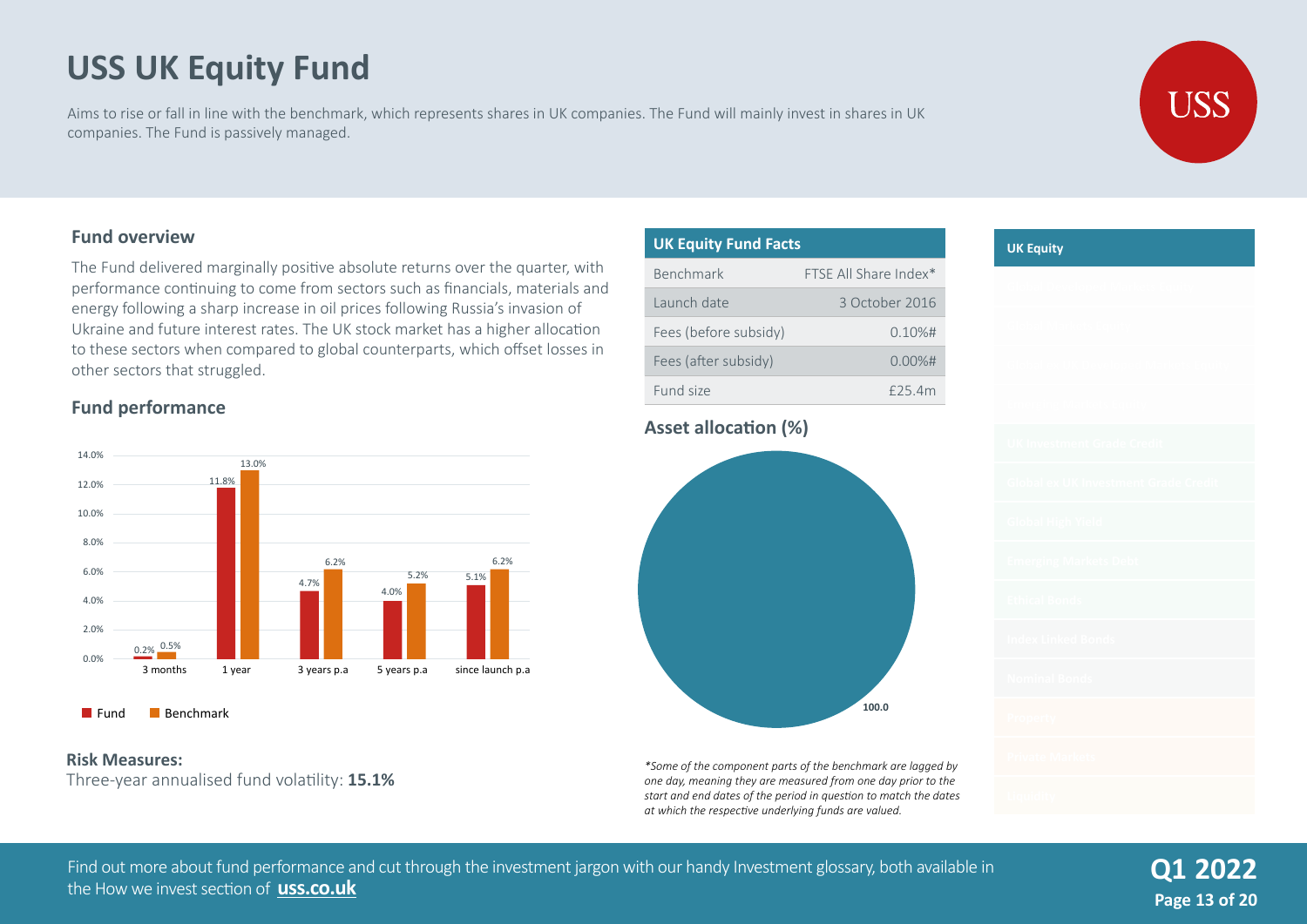# **USS Global Equity Fund**

Aims to rise or fall in line with the benchmark, which represents shares in companies across the world. The Fund will mainly invest in shares in companies across the world, including emerging markets. The returns generated by the Fund are not currency hedged, so may be impacted by currency movements. The Fund is passively managed.



#### **Fund overview**

The Fund delivered negative absolute returns over the quarter. Most regions struggled over the period including emerging markets. The UK was the strongest performing region, with financials, materials and energy stocks leading the way. Emerging market equities also suffered due to concerns over the level of Covid-19 cases in China and further action taken to enact lockdowns.

#### **Fund performance**



#### **Fund** Benchmark

#### **Risk Measures:**

Three-year annualised fund volatility: **13.7% \*Composite Benchmark** 

| <b>Global Equity Fund Facts</b> |                |
|---------------------------------|----------------|
| <b>Benchmark</b>                | Composite*     |
| Launch date                     | 3 October 2016 |
| Fees (before subsidy)           | $0.10%$ #      |
| Fees (after subsidy)            | $0.00%$ #      |
| Fund size                       | £76.9m         |

#### **Asset allocation (%)**



MSCI World Index (92.00%), MSCI Emerging Markets Index (8.00%)

| <b>Global Developed Markets Equity</b> |  |  |
|----------------------------------------|--|--|
|                                        |  |  |
|                                        |  |  |
| <b>Emerging Markets Equity</b>         |  |  |
|                                        |  |  |
|                                        |  |  |
|                                        |  |  |
|                                        |  |  |
|                                        |  |  |
|                                        |  |  |
|                                        |  |  |
|                                        |  |  |
|                                        |  |  |

Find out more about fund performance and cut through the investment jargon with our handy Investment glossary, both available in the How we invest section of **uss.co.uk**

**Page 14 of 20 Q1 2022**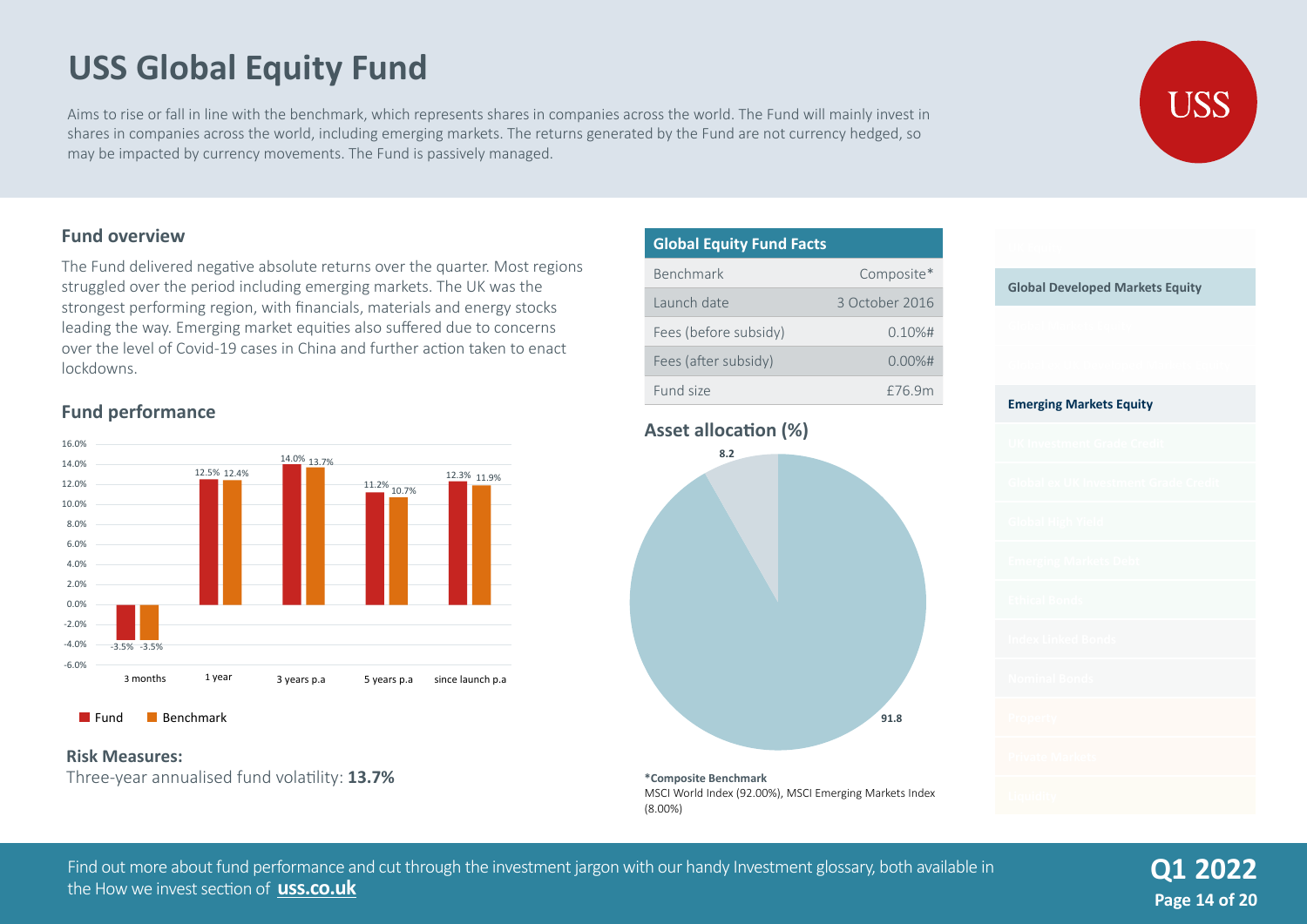# **USS Emerging Markets Equity Fund**

Aims to produce a return better than the benchmark, which represents shares in companies in emerging markets. The Fund will mainly invest in shares in companies in emerging markets, or that have exposure to emerging markets as a result of generating some of their revenue there. The returns generated by the Fund are not currency hedged, so may be impacted by currency movements. The Fund is predominantly passively managed with a degree of active management.

#### **Fund overview**

The Fund delivered negative absolute and relative returns over the quarter. Emerging Market Equities struggled due to similar factors as developed markets as well as concerns over the level of Covid-19 cases in China and further action taken to enact lockdowns.

#### **Fund performance**





Three-year annualised fund volatility: **17.2%** 

| <b>Emerging Markets Equity Fund Facts</b> |                                        |  |  |  |
|-------------------------------------------|----------------------------------------|--|--|--|
| <b>Benchmark</b>                          | <b>MSCI Emerging</b><br>Markets Index* |  |  |  |
| Launch date                               | 3 October 2016                         |  |  |  |
| Fees (before subsidy)                     | $0.30%$ #                              |  |  |  |
| Fees (after subsidy)                      | $0.00%$ #                              |  |  |  |
| Fund size                                 | £15.9m                                 |  |  |  |

#### **Asset allocation (%)**



*one day, meaning they are measured from one day prior to the start and end dates of the period in question to match the dates at which the respective underlying funds are valued.* 

**Emerging Markets Equity**

Find out more about fund performance and cut through the investment jargon with our handy Investment glossary, both available in the How we invest section of **uss.co.uk**

**Page 15 of 20 Q1 2022**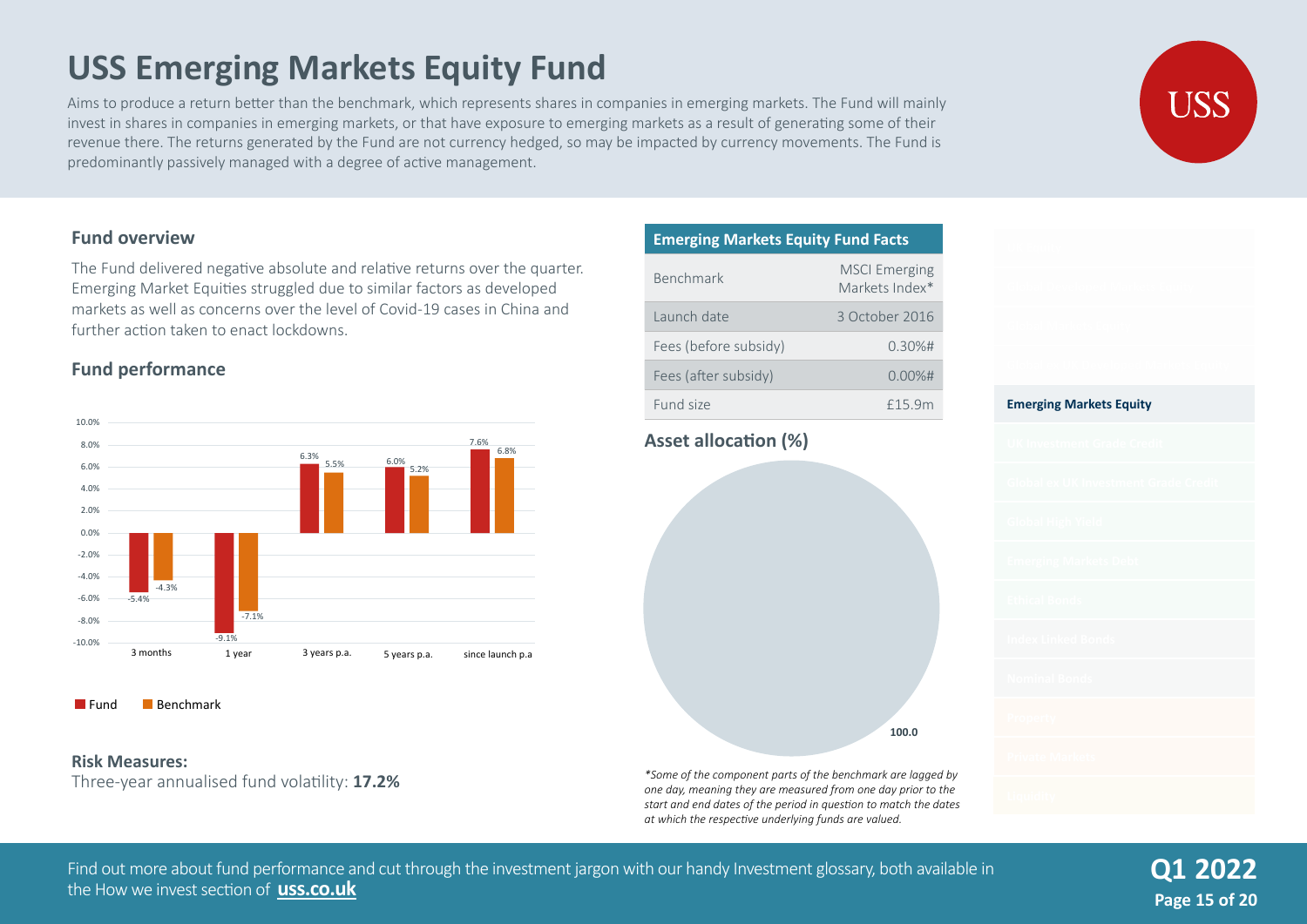# **USS Bond Fund**

Aims to produce a return better than the benchmark, which represents a mix of different kinds of bonds. The Fund will mainly invest in bonds issued by governments and companies from across the world. Most of the Fund is currency hedged, which means its returns are not exposed to movements in the value of Pound Sterling relative to other currencies.



#### **Fund overview**

The Fund delivered negative returns over the quarter. Corporate and sovereign bonds struggled as yields increased (meaning the prices of bonds fell) over the period as concerns around long term inflation and resulting interest rate increases from central banks.

#### **Fund performance**





#### **Risk Measures:**

Three-year annualised fund volatility: **5.5%** 

#### **Bond Fund Facts** Benchmark Composite\* Composite\* Launch date 3 October 2016 3 October 2016 Fees (before subsidy) Fees (after subsidy) Fund size 0.20%# 0.00%# £17.9m



**Up to 30 September 2020**: Markit iBoxx GBP Corps All Maturities (25.00%), Barclays Global Aggregate Corporate ex GBP Index (25,00%), FTA Government UK Index Linked Index (25.00%), FTSE Gilts All Stocks Index (25.00%)

# **Global Fixed Income**

Find out more about fund performance and cut through the investment jargon with our handy Investment glossary, both available in the How we invest section of **uss.co.uk**

(100.00%)

**Page 16 of 20 Q1 2022**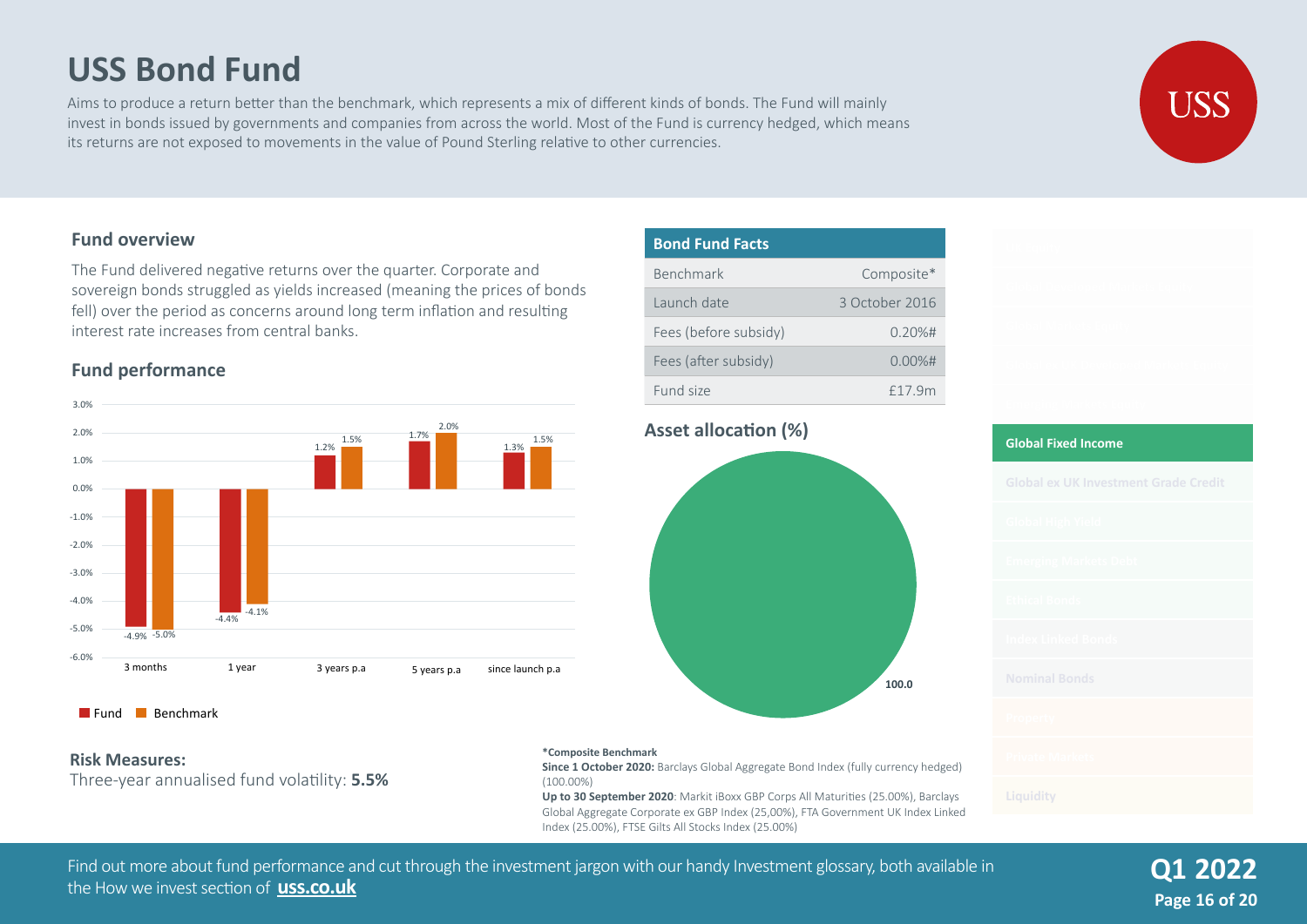# **USS Ethical Equity Fund**

Aims to produce a better return than the benchmark, which represents shares in companies across the world. The Fund will aim, so far as is practicable, to invest in shares in companies that meet the USS Ethical Guidelines. The returns generated by the Fund are not currency hedged, so may be impacted by currency movements.

#### **Fund overview**

The Fund posted negative absolute returns over the quarter and was behind benchmark on a relative basis. The active global equities manager underperformed the benchmark as overweight allocations to technology and growth stocks acted as a headwind relative to the benchmark over the quarter.

#### **Fund performance**



#### **Fund** Benchmark

#### **Risk Measures:**

Three-year annualised fund volatility: **14.4%** 

| <b>Ethical Equity Fund Facts</b> |                  |  |  |  |  |  |  |  |
|----------------------------------|------------------|--|--|--|--|--|--|--|
| <b>Benchmark</b>                 | MSCL World Index |  |  |  |  |  |  |  |
| Launch date                      | 3 October 2016   |  |  |  |  |  |  |  |
| Fees (before subsidy)            | $0.30%$ #        |  |  |  |  |  |  |  |
| Fees (after subsidy)             | $0.00\%$ #       |  |  |  |  |  |  |  |
| Fund size                        | £61.9m           |  |  |  |  |  |  |  |

#### **Asset allocation (%)**



# **Global Developed Markets Equity**

Find out more about fund performance and cut through the investment jargon with our handy Investment glossary, both available in the How we invest section of **uss.co.uk**

**Page 17 of 20 Q1 2022**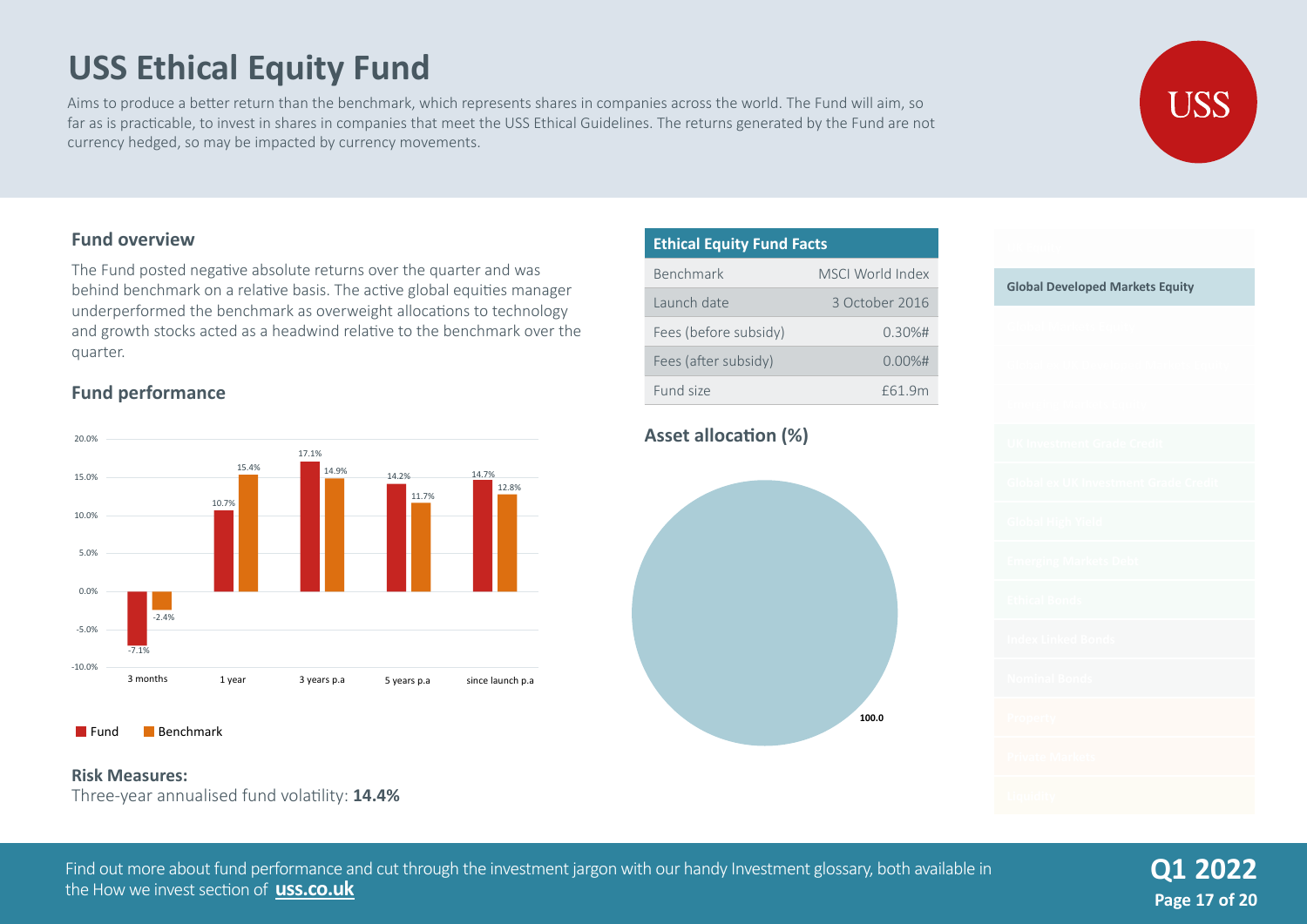# **USS Sharia Fund**

Aims to rise or fall in line with the benchmark, which represents shares which meet Islamic investment principles. The Fund will invest in shares which meet Islamic investment principles. The returns generated by the Fund are not currency hedged, so may be impacted by currency movements.



The Fund delivered negative absolute returns over the quarter. The fund is a passive index fund investing in equities compliant with Islamic investment principles, so it will tend to hold fewer shares in financial companies (like banks) and more in other sectors, such as technology which suffered over the quarter.

#### **Fund performance**





#### **Risk Measures:**

Three-year annualised fund volatility: **14.2%** 



#### **Asset allocation (%)**



# **Global Developed Markets Equity**

USS



#### Find out more about fund performance and cut through the investment jargon with our handy Investment glossary, both available in the How we invest section of **uss.co.uk**

**Page 18 of 20 Q1 2022**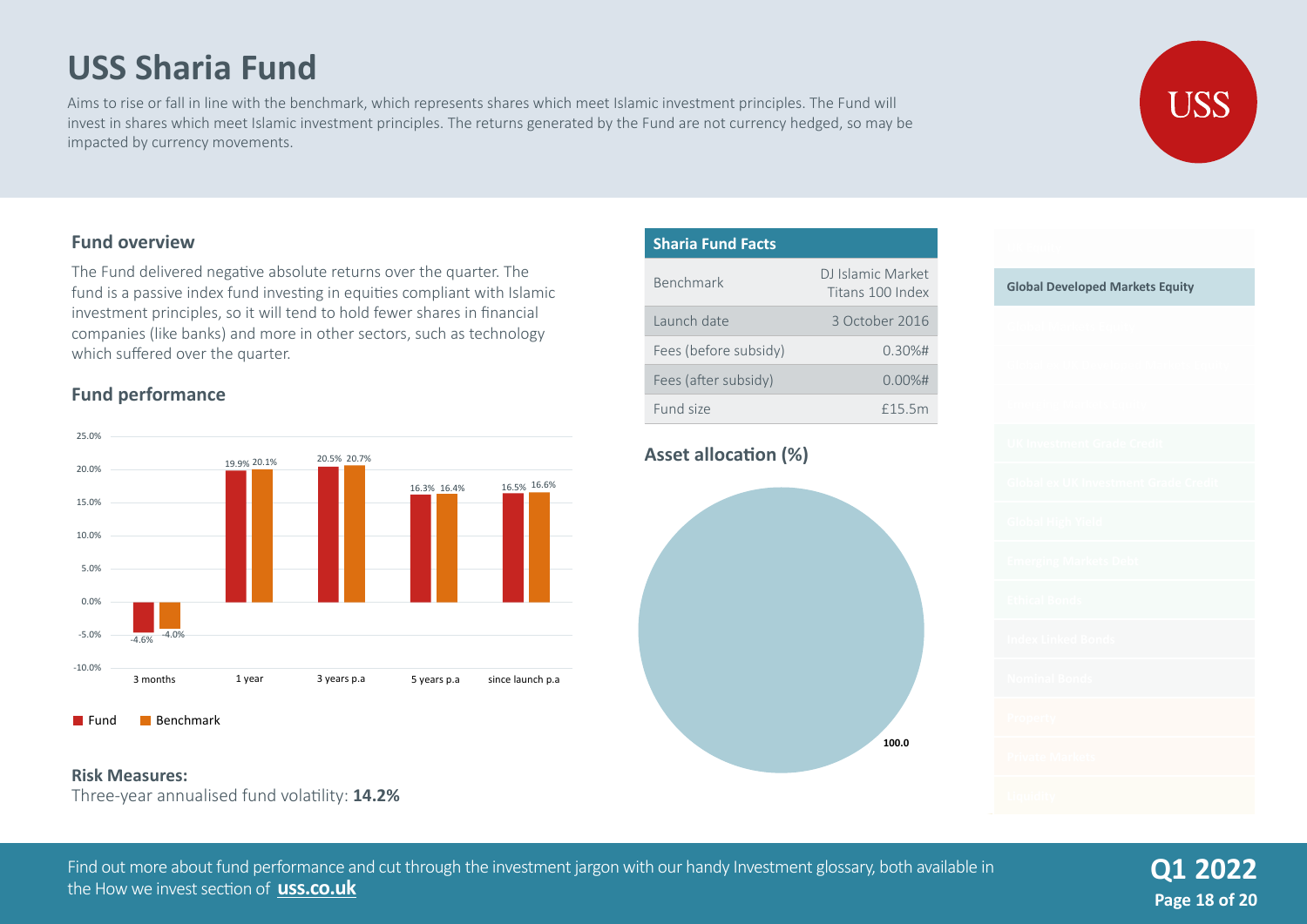# **Underlying fund information**

The table below shows the underlying funds that make up the funds in the Investment Builder. It also shows the International Securities Identification Numbers (ISINs) of the underlying pooled funds. BMO have created a microsite for USS members that can be accessed using the details in the table below.

|                                                                   |                                         | Fund(s) used in*     |                                  |                                  |                         |                                 |                                     |                                             |                                    |                    |                                      |                            |                                |                          |                      |              |
|-------------------------------------------------------------------|-----------------------------------------|----------------------|----------------------------------|----------------------------------|-------------------------|---------------------------------|-------------------------------------|---------------------------------------------|------------------------------------|--------------------|--------------------------------------|----------------------------|--------------------------------|--------------------------|----------------------|--------------|
| <b>Fund name</b>                                                  | <b>Asset class</b>                      | <b>USS</b><br>Growth | <b>USS</b><br>Moderate<br>Growth | <b>USS</b><br>Cautious<br>Growth | <b>USS</b><br>Liquidity | <b>USS</b><br>Ethical<br>Growth | USS<br>Ethical<br>Moderat<br>Growth | <b>USS</b><br>Ethical<br>Cautious<br>Growth | <b>USS</b><br>Ethical<br>Liquidity | <b>USS</b><br>Bond | USS<br>Emerging<br>Markets<br>Equity | <b>USS</b><br>UK<br>Equity | <b>USS</b><br>Global<br>Equity | USS<br>Ethical<br>Equity | <b>USS</b><br>Sharia | <b>ISIN</b>  |
| Blackrock Aquila Connect UK Equity Fund                           | UK Equity                               |                      |                                  |                                  |                         |                                 |                                     |                                             |                                    |                    |                                      | $\checkmark$               |                                |                          |                      | GB00B00C3Z19 |
| LGIM Climate Tilted Global Developed Markets Equity<br>Fund       | Global Developed Markets<br>Equity      | ✓                    | $\checkmark$                     | ✓                                |                         |                                 |                                     |                                             |                                    |                    |                                      |                            | ✓                              |                          |                      | $n/a*$       |
| <b>BMO Responsible Global Equity Fund</b>                         | Global Markets Equity                   |                      |                                  |                                  |                         | ✓                               | $\checkmark$                        | ✓                                           |                                    |                    |                                      |                            |                                | $\checkmark$             |                      | GB00BD3GLX57 |
| HSBC Islamic Global Equity Index Fund                             | Global Markets Equity                   |                      |                                  |                                  |                         |                                 |                                     |                                             |                                    |                    |                                      |                            |                                |                          | $\checkmark$         | LU1092475968 |
| Blackrock Aquila Connect Emerging Markets Fund                    | <b>Emerging Markets Equity</b>          |                      |                                  |                                  |                         |                                 |                                     |                                             |                                    |                    | ✓                                    |                            | ✓                              |                          |                      | GB00B658GJ14 |
| Baillie Gifford Emerging Markets Growth Fund                      | <b>Emerging Markets Equity</b>          |                      |                                  |                                  |                         |                                 |                                     |                                             |                                    |                    | $\checkmark$                         |                            |                                |                          |                      | GB0006057060 |
| USSIM Global Emerging Markets Fund                                | <b>Emerging Markets Equity</b>          | ✓                    | $\checkmark$                     | $\checkmark$                     |                         |                                 |                                     |                                             |                                    |                    | ✓                                    |                            |                                |                          |                      | $n/a*$       |
| HSBC UK Corporate Bond Fund                                       | UK Investment Grade<br>Credit           | $\checkmark$         | $\checkmark$                     | ✓                                |                         |                                 |                                     |                                             |                                    |                    |                                      |                            |                                |                          |                      | $n/a*$       |
| HSBC Global Investment Grade Credit Fund                          | Global ex UK Investment<br>Grade Credit | $\checkmark$         | $\checkmark$                     | $\checkmark$                     |                         |                                 |                                     |                                             |                                    |                    |                                      |                            |                                |                          |                      | $n/a*$       |
| Barings Global High Yield Bond Fund                               | Global High Yield                       | ✓                    | $\checkmark$                     | ✓                                |                         |                                 |                                     |                                             |                                    |                    |                                      |                            |                                |                          |                      | IE00B3X6JV93 |
| Wellington Opportunistic Emerging Markets Debt Fund               | <b>Emerging Market Bonds</b>            | ✓                    | ✓                                | $\checkmark$                     |                         |                                 |                                     |                                             |                                    |                    |                                      |                            |                                |                          |                      | IE00BMFZWD04 |
| Wellington Emerging Local Debt Fund                               | <b>Emerging Market Bonds</b>            | ✓                    | ✓                                | $\checkmark$                     |                         |                                 |                                     |                                             |                                    |                    |                                      |                            |                                |                          |                      | IE00BMFZWF28 |
| Blackrock Aquila Connect All Stocks UK Index Linked<br>Index Fund | Index Linked Bonds                      |                      | $\checkmark$                     | $\checkmark$                     |                         |                                 | ✓                                   | ✓                                           |                                    |                    |                                      |                            |                                |                          |                      | GB00B8B81501 |
| Blackrock Aquila Connect All Stocks UK Gilt Index Fund            | <b>Nominal Bonds</b>                    |                      | $\checkmark$                     | ✓                                |                         |                                 | $\checkmark$                        | $\checkmark$                                |                                    |                    |                                      |                            |                                |                          |                      | GB00B7JHY194 |
| LGIM Overseas Bond Index (hedged)                                 | <b>Nominal Bonds</b>                    |                      | ✓                                | ✓                                |                         | $\checkmark$                    | $\checkmark$                        | ✓                                           |                                    |                    |                                      |                            |                                |                          |                      | GB00B6V5X841 |
| LGIM Global Inflation Linked Bond (hedged)                        | Index Linked Bonds                      | ✓                    | ✓                                | $\cdot$                          |                         |                                 | ✓                                   | $\checkmark$                                |                                    |                    |                                      |                            |                                |                          |                      | GB00BHRWJK03 |
| <b>BMO Responsible</b> Sterling Corporate Bond Fund               | <b>Ethical Bonds</b>                    |                      |                                  |                                  |                         | ✓                               |                                     | $\checkmark$                                |                                    |                    |                                      |                            |                                |                          |                      | GB00BD3GLZ71 |
| Robeco QI Global Multi-Factor Bonds                               | Global Bonds                            |                      |                                  |                                  |                         |                                 |                                     |                                             |                                    | ✓                  |                                      |                            |                                |                          |                      | LU2207421996 |
| PMG Property                                                      | Property                                | $\checkmark$         | ✓                                | ✓                                |                         | $\checkmark$                    | $\checkmark$                        | $\checkmark$                                |                                    |                    |                                      |                            |                                |                          |                      | $n/a*$       |
| PMG Inflation Linked Equity                                       | Private Markets                         | $\checkmark$         | $\checkmark$                     | $\checkmark$                     |                         |                                 |                                     |                                             |                                    |                    |                                      |                            |                                |                          |                      | $n/a*$       |
| PMG Secure Credit                                                 | Private Markets                         | ✓                    | $\checkmark$                     | $\checkmark$                     |                         |                                 |                                     |                                             |                                    |                    |                                      |                            |                                |                          |                      | $n/a*$       |
| PMG Stable Private Equity                                         | Private Markets                         | ✓                    | ✓                                | $\checkmark$                     |                         |                                 |                                     |                                             |                                    |                    |                                      |                            |                                |                          |                      | $n/a*$       |
| PMG Inflation Linked Credit                                       | Private Markets                         |                      | $\checkmark$                     | $\checkmark$                     |                         |                                 |                                     |                                             |                                    |                    |                                      |                            |                                |                          |                      | $n/a*$       |
| LGIM Sterling Liquidity Fund                                      | Liquidity                               | ✓                    | ✓                                | $\checkmark$                     | $\checkmark$            | ✓                               | ✓                                   | $\checkmark$                                | ✓                                  |                    |                                      |                            |                                |                          |                      | GB00B6V65D61 |
| <b>BlackRock Government Sterling Liquidity Fund</b>               | Liquidity                               | $\checkmark$         | $\checkmark$                     |                                  | $\checkmark$            | ✓                               | $\checkmark$                        | $\checkmark$                                | ✓                                  |                    |                                      |                            |                                |                          |                      | IE00B40L6351 |

As at 31 March 2022 and subject to change at any time.

\*Some underlying funds in the Investment Builder are not collective pooled funds, which means they do not have an ISIN.